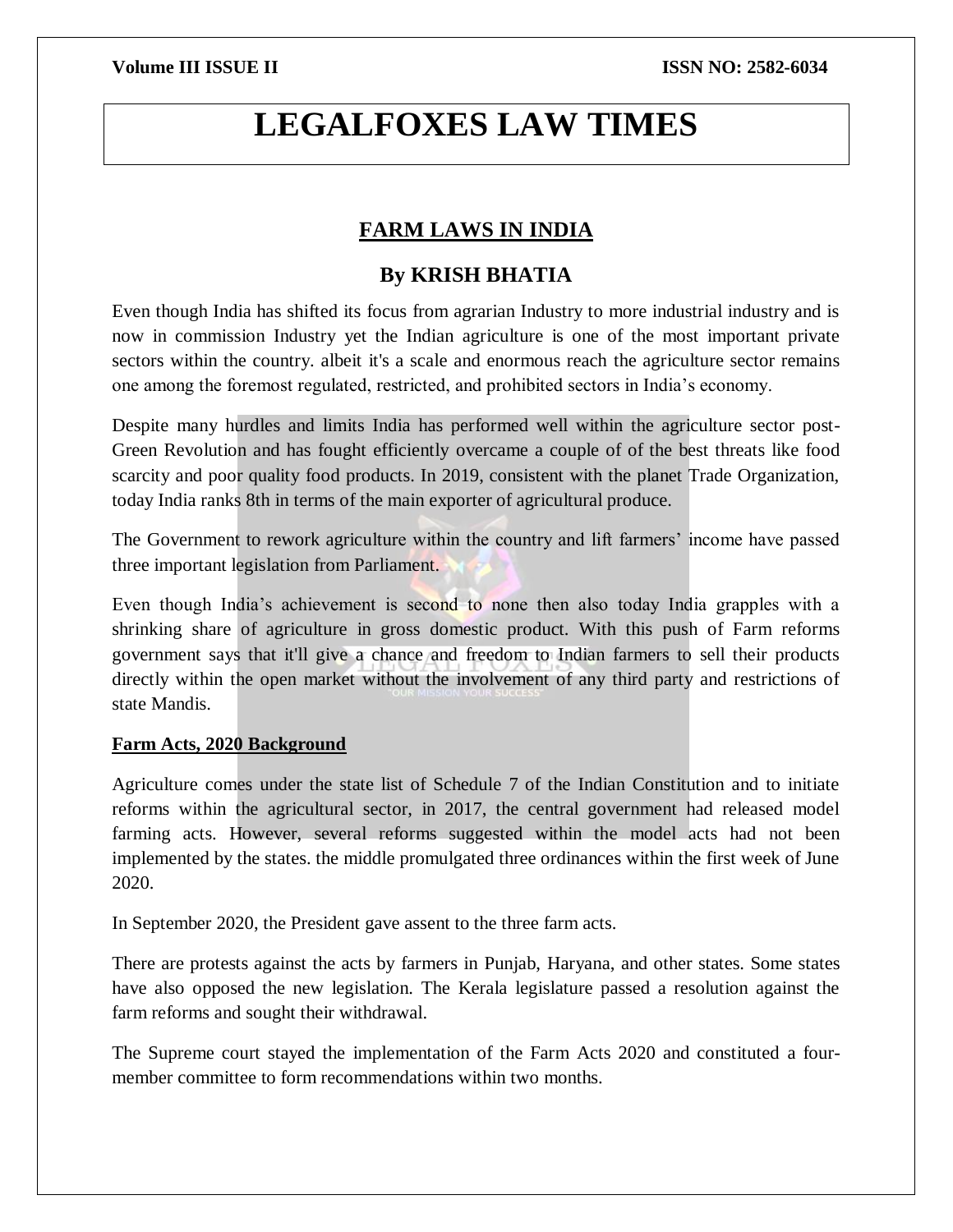# **THREE FARM LAWS**

# **1. The Farmers' Produce Trade and Commerce (Promotion and Facilitation) Act, 2020**

= It deals with the trade areas of farmers' produce. It permits the sale and buys of farm produce outside the premises of APMC mandis with no market fee, cess, or levy. It includes electronic trading and e-commerce of farm produce.

The act may hurt the interests of middlemen and affect state coffers, not in the least the farmers. But this law may be a major bone of contention. The protesters believe that when the law comes into effect the agricultural produce market committees (APMCs) are going to be abolished ending their MSP benefits also.

### **Trade of farmers' produce**

The Bill permits intra-state and inter-state trade of farmers' produce outside of:

The physical grounds of market yards administered by market committees established under state APMC Acts; and

Other markets are notified under state APMC Acts.

Farm gates, factory premises, warehouses, silos, and cold storages are all samples of 'outside trade areas,' which include farm gates, factory premises, warehouses, silos, and cold storages.

# **Electronic trading**

# **OLEGAL FOXES**

In the specified trade area, the Ordinance allows for the electronic trading of scheduled farmers' produce (agricultural produce controlled under any state APMC Act). Electronic trading and transaction platform could be established to enable direct and online buying and selling of such products via electronic devices and therefore the internet. Companies, partnership firms, or registered societies with a permanent account number under the tax ACT or the other document authorized by the Central government, also as a farmer producer organization or agricultural cooperative society, may establish and operate such platforms.

# **Market fee abolished**

Farmers, merchants, and electronic trading platforms can't be charged any market fee, cess, or levy by state governments for the trade of farmers' produce wiped out an "outside trade area," consistent with the Ordinance.

# **2. Farmers Agreement on Price Assurance and Farm Services Act, 2020**

= It provides a legal framework for contract farming. during which the farmers can enter into agreements with agri-business firms, retailers, or exporters for his or her produce at a mutually agreed price before the planting seasons. The act also outlines a dispute redressal mechanism but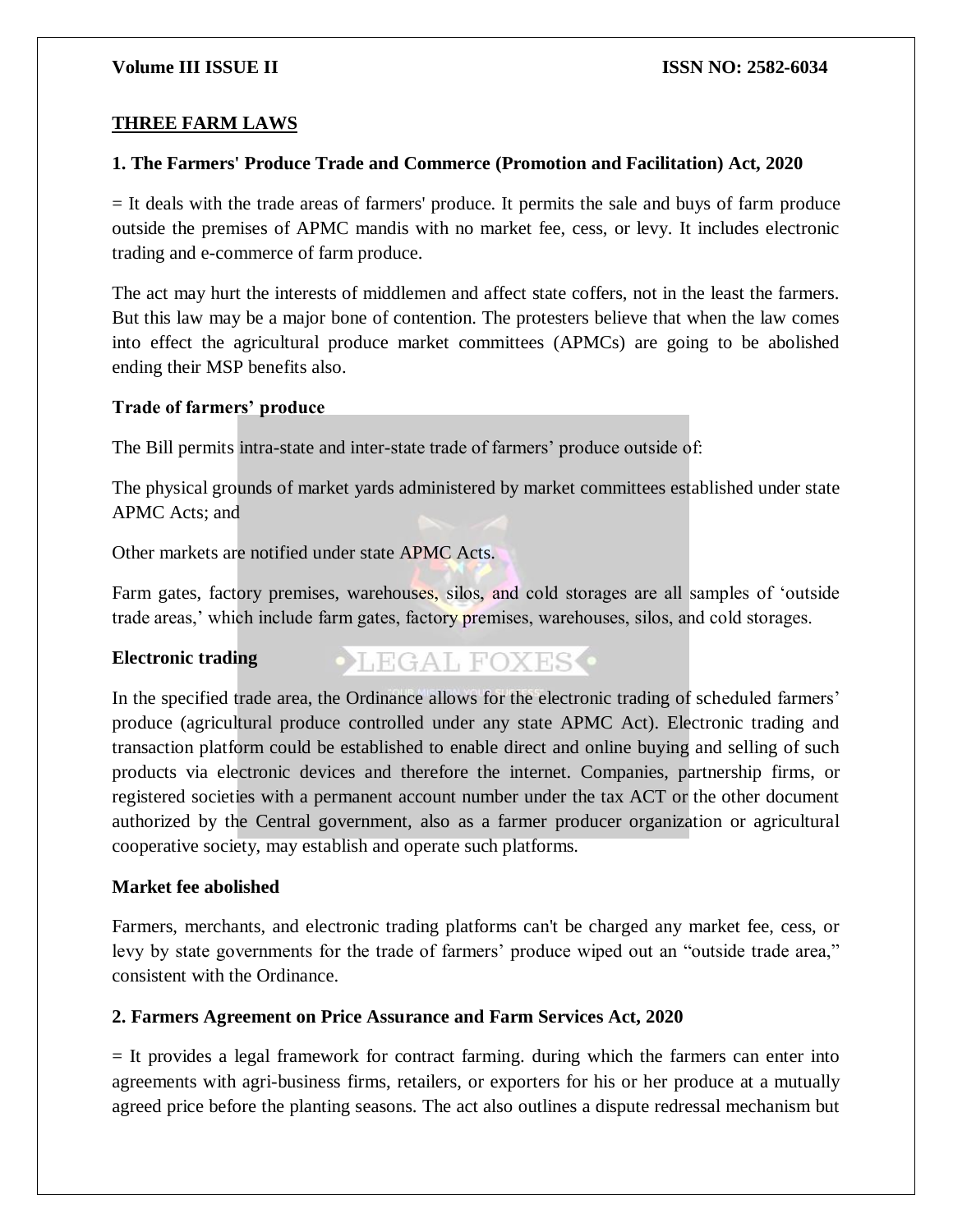# **Volume III ISSUE II ISSUE II ISSN NO:** 2582-6034

the farmers have issues with some clauses. Though, the govt has promised to seem into the clauses. The farmers want the law to travel.

# **Farming agreement**

Before the assembly or rearing of any farm products, the Bill requires a farmer and a buyer to enter into a farming agreement. The agreement is going to be in situ for a minimum of one crop season or one livestock production cycle. Unless the assembly cycle is longer than five years, the utmost period is five years.

# **Pricing of farming produce**

The cost of farming produce should be included within the agreement. A guaranteed price for the merchandise, also as transparent regard to any additional amount over the guaranteed price, must be included within the agreement for prices that are hospitable modification. additionally, the price-setting procedure must be mentioned within the agreement.

# **Dispute settlement**

A farming agreement must include a conciliation board and a conciliation process for resolving disputes. The board should include a good and balanced representation of the agreement's parties. All problems must first be delivered to the eye of the board. After thirty days, if the board has not settled the dispute, the parties may seek resolution from the Subdivisional Magistrate. Parties have the chance to appeal judgments of the Magistrate to an Appellate Authority (presided over by a collector or additional collector). A dispute must be resolved within thirty days of the appliance being received by both the Magistrate and therefore the Appellate Authority. The Magistrate or the Appellate Authority has the authority to impose sanctions on the party that has broken the agreement. However, no action is often taken against a farmer's agricultural land to recover any outstanding debts.

# **3. Essential Commodities Act, 2020**

= The law scraps the Centre's powers to impose stock-holding limits on food items like cereals, pulses, potato, onion, edible oilseeds, and oils, removing them from the list of essential commodities, except under extraordinary conditions or just in case of a steep price hike. The law won't affect the farmers adversely. But alongside the primary two laws, the farmers aren't willing to simply accept this also.

It will also remove stockholding limits on such items except under "extraordinary circumstances". The central government is allowed regulation of supply during the war, famine, extraordinary price rise and natural calamity of grave nature and annual retail price rise exceeding 100% in horticultural products and 50% for non-perishables while providing exemptions for exporters and processors at such times also.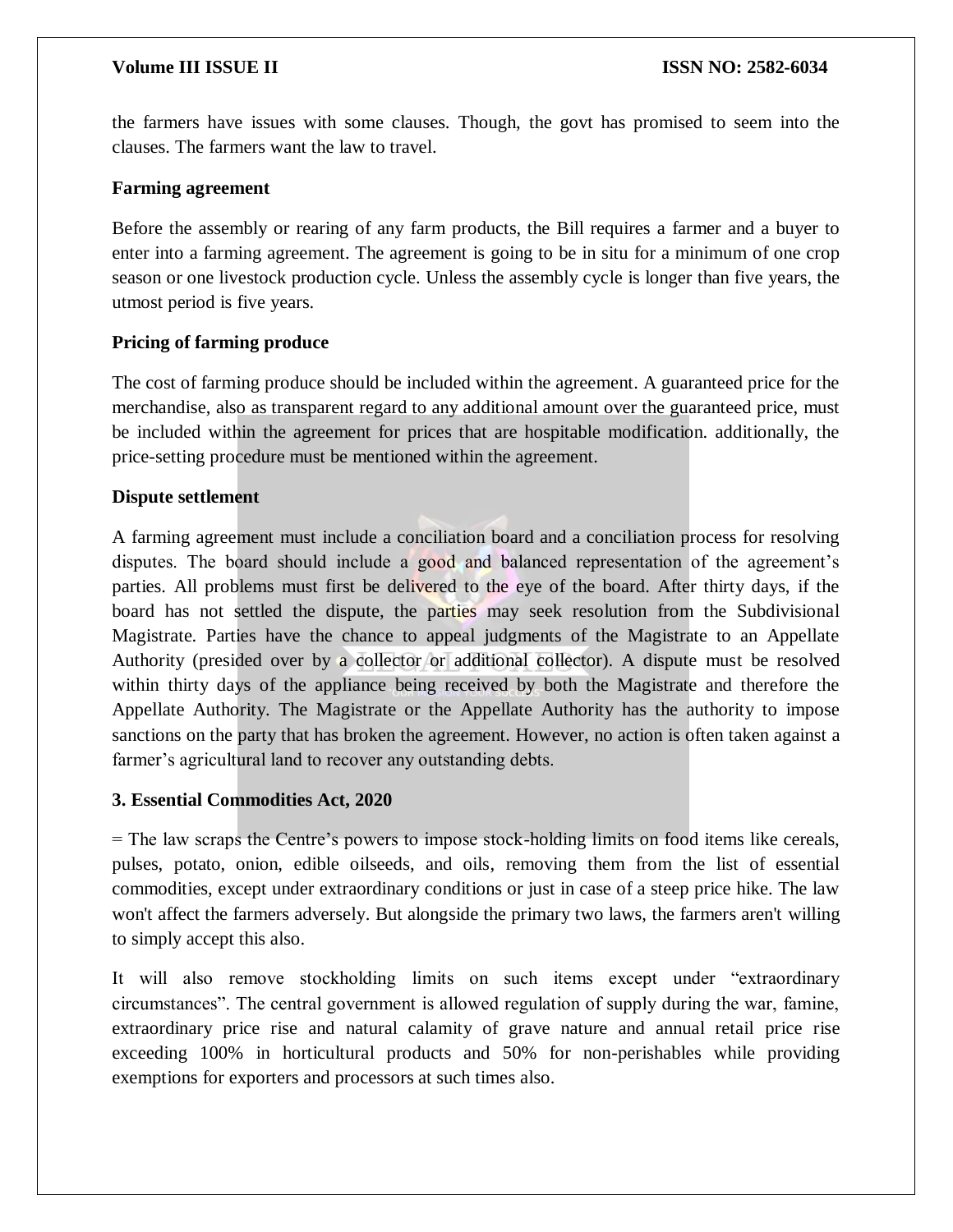# **Volume III ISSUE II ISSUE II ISSN NO:** 2582-6034

Now one can only hope that a subsequent round of talks between the Centre and farmers break the impasse. Before that, there's an urgent got to dial down the temperature within the capital. On the contrary, the farmer unions have involved a state 'Chakka Jam' on 6 February. and therefore the protesters don't seem in a mood to relent. It requires that the imposition of any stock limit on agricultural produce be supported price rise. it'll allow agribusinesses to stock food articles and take away the government's ability to impose restrictions arbitrarily.

The Indian government has presented these laws as reforms that are analogous to the 1991 opening of the Indian economy directly with the globalized markets. it's also been claimed that each one of these laws will open up new opportunities for the farmers and can impact in a positive way on farmer's income from various farm products.

Also, the crucial factor which has been observed within the recent past is that in India the food markets are growing exponentially and governments have always found various financial constraints in investing more in farm and rural infrastructure. the point of view is that implementation of such laws will help in strengthening the essential infrastructure requirement through private players and would make the agriculture products more profitable for the farmers.

# **Significance of those Acts**

• The reforms are expected to accelerate growth within the sector through private sector investment in building infrastructure and provide chains for farm produce in national and global markets.

• They are intended to assist small farmers who don't have the means to either bargain for his or her produce to urge a far better price or invest in technology to enhance the productivity of farms.

• The legislation on contract farming will allow farmers to enter into a contract with agribusiness firms or large retailers on pre-agreed prices of their produce.

• It also will help farmers of regions with surplus produce to urge better prices and consumers of regions with shortages, lower prices.

• It will promote the creation of FARMER PRODUCER ORGANIZATIONS (FPO) on an outsized scale and can help in creating a farmer-friendly environment for contract farming where small players can benefit.

• Competition is that the best protector of stakeholders whether it's consumers or farmers. Having a spread of buyers will protect farmers from exploitation and by having more sellers (farmers), consumers can purchase better products at better deals.

# **Negative Characteristics of the Acts**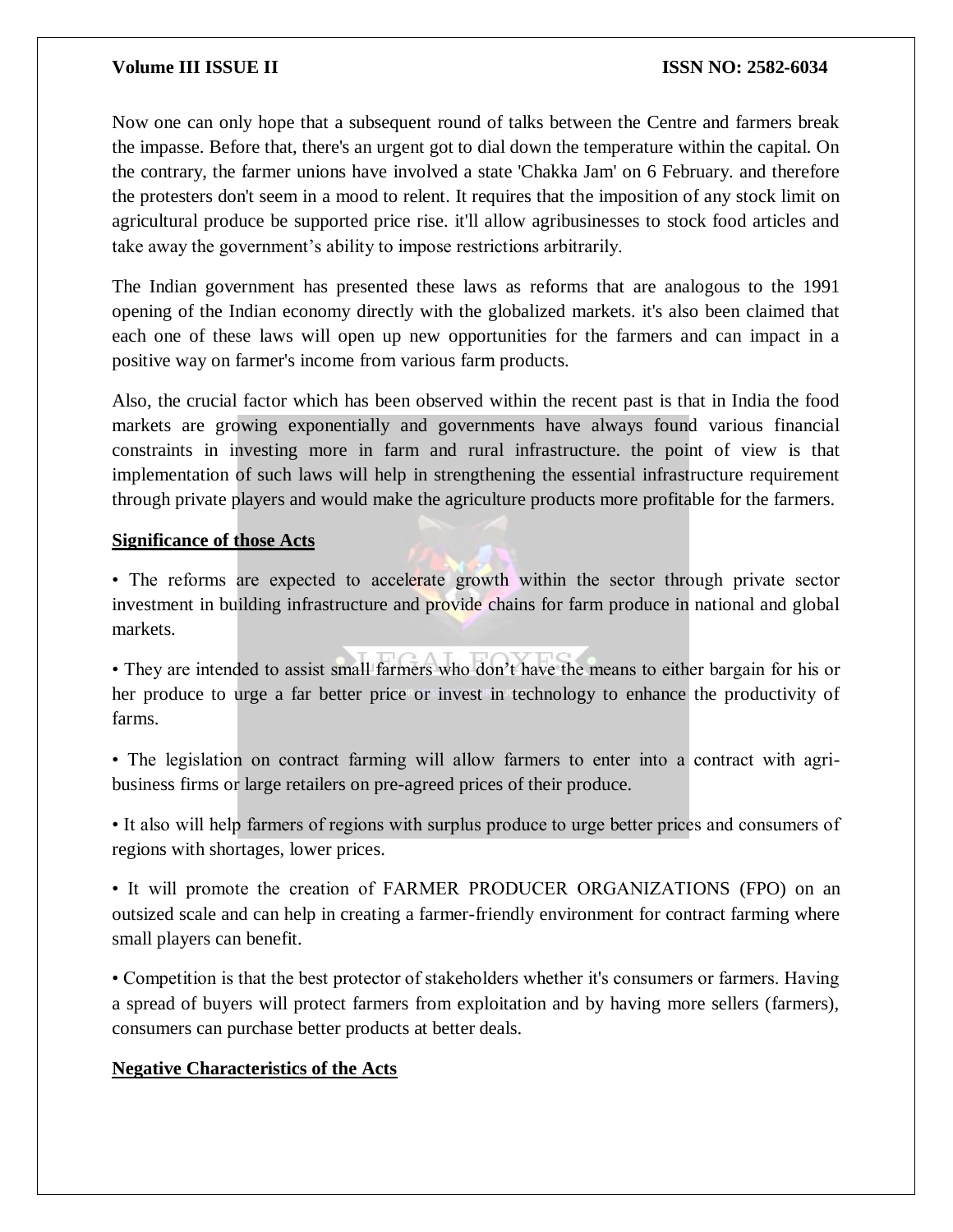# **Volume III ISSUE II ISSN NO: 2582-6034**

• The passing of those acts was wiped out authoritatively. The respective states must affect their concerned Farming and allied issues. However, state inputs weren't considered within the first place, and also the foremost impacted party "the farmers" weren't allowed to voice out their issues and concerns. Even within the parliament the bill wasn't thoroughly discussed and it got gone by simply voicing out the ballot.

• APMC is somewhat useful for the smaller farmers who don't wish to travel extra bounds for the sale of their produce. This act may tinker with the very basic structure of APMC's and should lead the APMC's just to behave like an establishment without much of the facility in hand.

• There is not any assurance that it'll increase the income of the farmers. In recent events, in Bihar during 2006 the APMC's were cancelled and it had been observed that the farmers received the smallest amount price of their products and during a few cases, it had been even but the MSP.

• Farmers could be interested more in selling their products instead of shipping them out by selling them to large private partners.

# **Farmers Protest and Issues Involved**

**1. Federal Angle:** The provisions within the Farmers' Produce Trade and Commerce (Promotion and Facilitation) Act, 2020, provides for unfettered commerce in designated trade areas outside APMC jurisdictions.

Apart from this, the Act empowers the Centre government to issue orders to States in furtherance of the law's objectives. However, matters of trade and agriculture being a part of subjects on the State list, have caused resentment in States.

**2. Lack of Consultation:** First the ordinance route and now the hastily plan to pass the Acts without proper consultation adds to the mistrust among various stakeholders including farmers. Also, by allowing 'trade zones' to return up outside the APMC area, farmers became apprehensive that the new system would cause an eventual exit from the minimum support price.

**3. Absence of any regulation in non-APMC mandis:** Another issue that's raised by the farmers is that it gives the preference for corporate interests at the value of farmers' interests. In absence of any regulation in non-APMC mandis, the farmers may find it difficult to affect Corporates, as they solely operate the motive of profit-seeking.

**4. Non-Favourable Market Conditions:** While retail prices have remained high, data from the WPI suggest a deceleration in farm gate prices for much agricultural produce. With rising input costs, farmers don't see the free market-based framework providing them remunerative prices. These fears gain strength with the experience of States like Bihar which abolished APMCs in 2006. After the abolition of mandis, farmers in Bihar on average received lower prices compared to the MSP for many crops.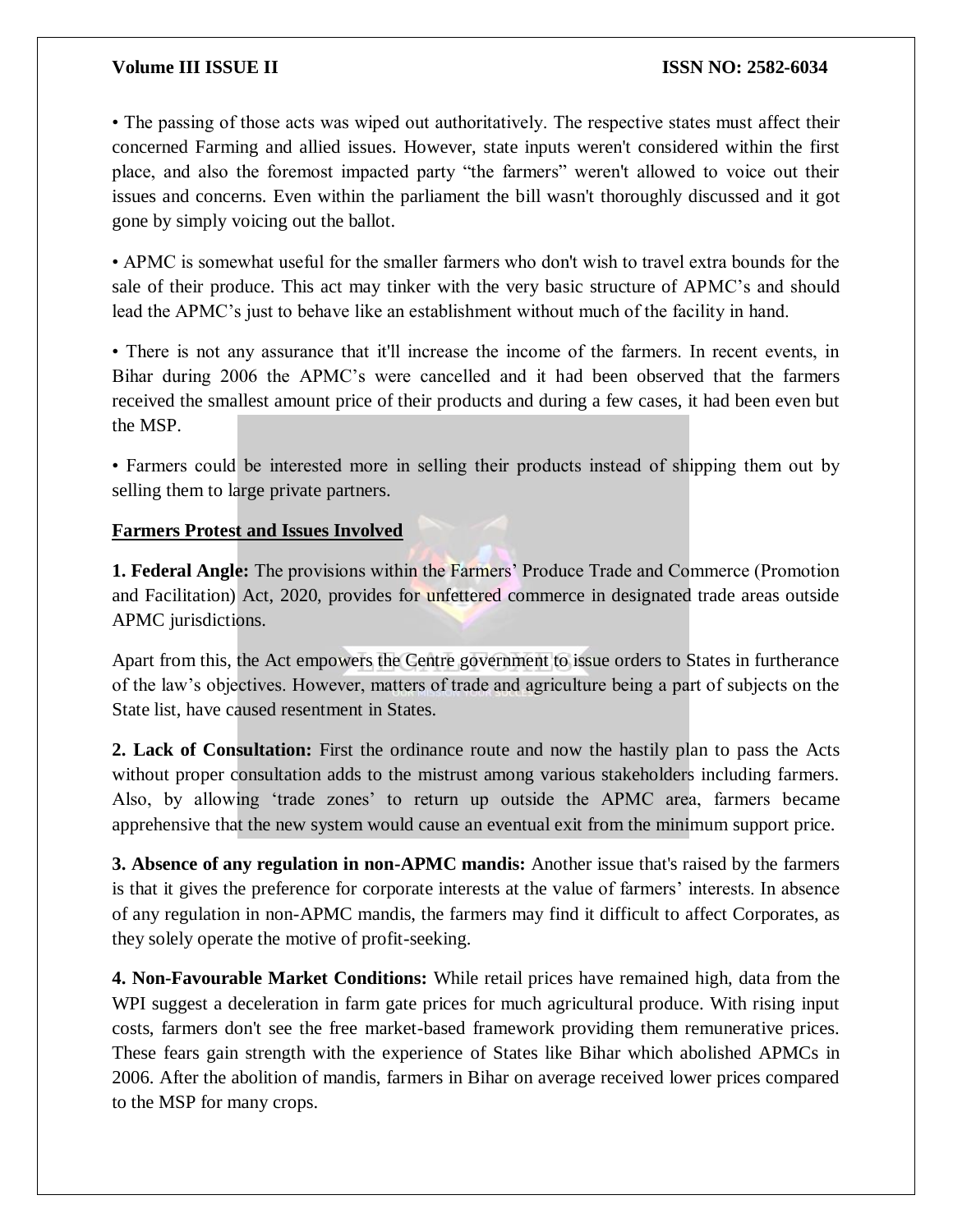# **Volume III ISSUE II ISSN NO: 2582-6034**

# **Constitutional validity**

• Article 246 of the Constitution places "agriculture" in entry 14 and "markets and fairs" in entry 28 of the State List. But entry 42 of the Union List empowers the Centre to manage "inter-State trade and commerce". While trade and commerce "within the State" are under entry 26 of the State List, it's subject to the provisions of entry 33 of the Concurrent List – under which the Centre can make laws that might prevail over those enacted by the states.

• Entry 33 of the Concurrent List covers trade and commerce in "foodstuffs, including edible oilseeds and oils, fodder, cotton and jute". The Centre, in other words, can pass any law that removes all impediments to both inter-and intra-state trade farm produce, while also overriding the prevailing state APMC Acts. The FPTC Act does precisely that.

• However, some experts make a distinction between agricultural "marketing" and "trade". Agriculture intrinsically would affect everything that a farmer does — right from field preparation and cultivation to also the sale of his/her produce. The act of primary sale at a mandi by the farmer is the maximum amount of "agriculture" as production within the field. "Trade" begins only after the merchandise has been "marketed" by the farmer.

• Going by this interpretation, the Centre is within its rights to border laws that promote barrierfree trade of farm produce (inter-as well as intra-state) and don't allow stockholding or export restrictions. But these are often only after the farmer has sold. Regulation of the primary sale of agricultural produce may be a "marketing" responsibility of the states, not the Centre.

• The Judiciary will need to take a turn the constitutional validity of the farm acts, 2020.

# **Swaminathan report**

1. Distribute ceiling surplus and wastelands.

2. Prevent digression of prime agricultural land and forest to corporate for non-agricultural purposes.

3. Ensure grazing rights and seasonal access to forests to tribal and pastoralists, and access to common property resources.

4. Establish a National Land Use service, which could have the capacity to link land-use decisions with ecological meteorological and marketing factors on a location and season-specific basis.

5. found out a mechanism to manage the sale of agricultural land, supported quantum of land, nature of proposed use, and category of buyer.

# **Conclusion**